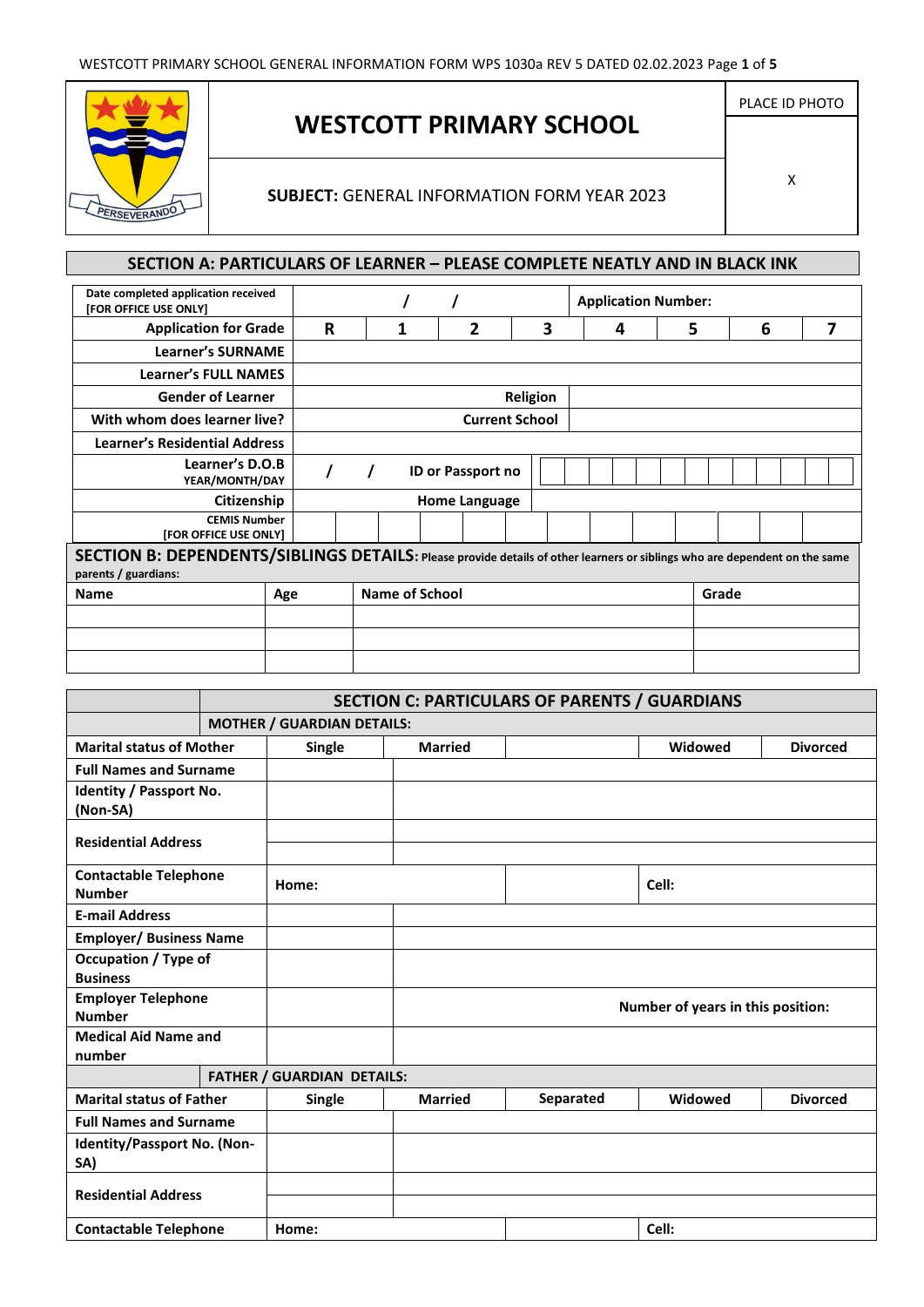WESTCOTT PRIMARY SCHOOL GENERAL INFORMATION FORM WPS 1030a REV 5 DATED 02.02.2023 Page **2** of **5**

| <b>Number</b>                                                                             |                                                          |                                                                                    |                                                                                |                                   |                                   |            |           |
|-------------------------------------------------------------------------------------------|----------------------------------------------------------|------------------------------------------------------------------------------------|--------------------------------------------------------------------------------|-----------------------------------|-----------------------------------|------------|-----------|
| <b>E-mail Address</b>                                                                     |                                                          |                                                                                    |                                                                                |                                   |                                   |            |           |
| <b>Employer / Business Name</b>                                                           |                                                          |                                                                                    |                                                                                |                                   |                                   |            |           |
| Occupation / Type of                                                                      |                                                          |                                                                                    |                                                                                |                                   |                                   |            |           |
| <b>Business</b>                                                                           |                                                          |                                                                                    |                                                                                |                                   |                                   |            |           |
| <b>Employer Telephone</b><br><b>Number</b>                                                |                                                          |                                                                                    |                                                                                |                                   | Number of years in this position: |            |           |
| <b>Medical Aid Name and</b>                                                               |                                                          |                                                                                    |                                                                                |                                   |                                   |            |           |
| <b>Number</b>                                                                             |                                                          |                                                                                    |                                                                                |                                   |                                   |            |           |
|                                                                                           |                                                          |                                                                                    |                                                                                | <b>SECTION D: MEDICAL HISTORY</b> |                                   |            |           |
| Does the learner suffer from any allergies or chronic ailments?                           |                                                          |                                                                                    |                                                                                |                                   |                                   | <b>YES</b> | NO.       |
|                                                                                           |                                                          | If "YES" please specify:                                                           |                                                                                |                                   |                                   |            |           |
|                                                                                           |                                                          | If "YES" please mention treatment of above-mentioned:                              |                                                                                |                                   |                                   |            |           |
| Has the learner undergone any operations?                                                 |                                                          |                                                                                    |                                                                                |                                   |                                   | <b>YES</b> | ΝO        |
|                                                                                           |                                                          | If "YES" please specify nature of operation(s) and indicate date:                  |                                                                                |                                   |                                   |            |           |
| Has the learner ever received remedial education or therapy e.g. OT or Speech<br>therapy? |                                                          |                                                                                    |                                                                                |                                   |                                   | <b>YES</b> | ΝO        |
|                                                                                           |                                                          | If "YES" please specify nature of therapy:                                         |                                                                                |                                   |                                   |            |           |
| Has the learner previously experienced difficulties related to vision or hearing?         |                                                          |                                                                                    |                                                                                |                                   |                                   | <b>YES</b> | NO.       |
|                                                                                           |                                                          | If "YES" please specify which difficulties:                                        |                                                                                |                                   |                                   |            |           |
| Has the learner been vaccinated appropriately?                                            |                                                          |                                                                                    |                                                                                |                                   |                                   | <b>YES</b> | <b>NO</b> |
|                                                                                           |                                                          |                                                                                    | NB Learners should have been immunised appropriately before school attendance. |                                   |                                   |            |           |
|                                                                                           |                                                          |                                                                                    | <b>SECTION E: PAYMENT OF SCHOOL FEES</b>                                       |                                   |                                   |            |           |
|                                                                                           | <b>DETAILS</b>                                           | PERSON RESPONSIBLE FOR PAYMENT OF SCHOOL FEES (SEE BELOW IF APPLICABLE) OR PARENTS |                                                                                |                                   |                                   |            |           |
| <b>Marital status</b>                                                                     | Single<br><b>Married</b><br>Separated<br><b>Divorced</b> |                                                                                    |                                                                                |                                   |                                   | Widowed    |           |
| <b>Surname</b>                                                                            |                                                          |                                                                                    |                                                                                |                                   |                                   |            |           |
| <b>Full names</b>                                                                         |                                                          |                                                                                    |                                                                                |                                   |                                   |            |           |
| <b>Identity number</b>                                                                    |                                                          |                                                                                    |                                                                                |                                   |                                   |            |           |
| <b>Relationship to learner</b>                                                            |                                                          |                                                                                    |                                                                                |                                   |                                   |            |           |
| <b>Residential address</b>                                                                |                                                          |                                                                                    |                                                                                |                                   |                                   |            |           |
| <b>Contactable telephone</b><br>number                                                    |                                                          | Home:                                                                              |                                                                                | Cell:                             |                                   |            |           |
| <b>E-mail address</b>                                                                     |                                                          |                                                                                    |                                                                                |                                   |                                   |            |           |
| Occupation / Type of<br>business                                                          |                                                          |                                                                                    |                                                                                |                                   |                                   |            |           |
| <b>Employer / Business name</b>                                                           |                                                          |                                                                                    |                                                                                |                                   |                                   |            |           |
| Employer telephone number                                                                 |                                                          | No of years in this<br>position                                                    |                                                                                |                                   |                                   |            |           |
|                                                                                           | <b>SPOUSE:</b>                                           |                                                                                    |                                                                                |                                   |                                   |            |           |
|                                                                                           | <b>Full names and Surname</b>                            |                                                                                    |                                                                                |                                   |                                   |            |           |
| <b>Identity number</b>                                                                    |                                                          |                                                                                    |                                                                                |                                   |                                   |            |           |
| <b>Relationship to learner</b>                                                            |                                                          |                                                                                    |                                                                                |                                   |                                   |            |           |
| <b>Residential address</b><br>(if different)                                              |                                                          |                                                                                    |                                                                                |                                   |                                   |            |           |
| <b>Contactable telephone</b><br>number                                                    |                                                          | Cell:<br>Home:                                                                     |                                                                                |                                   |                                   |            |           |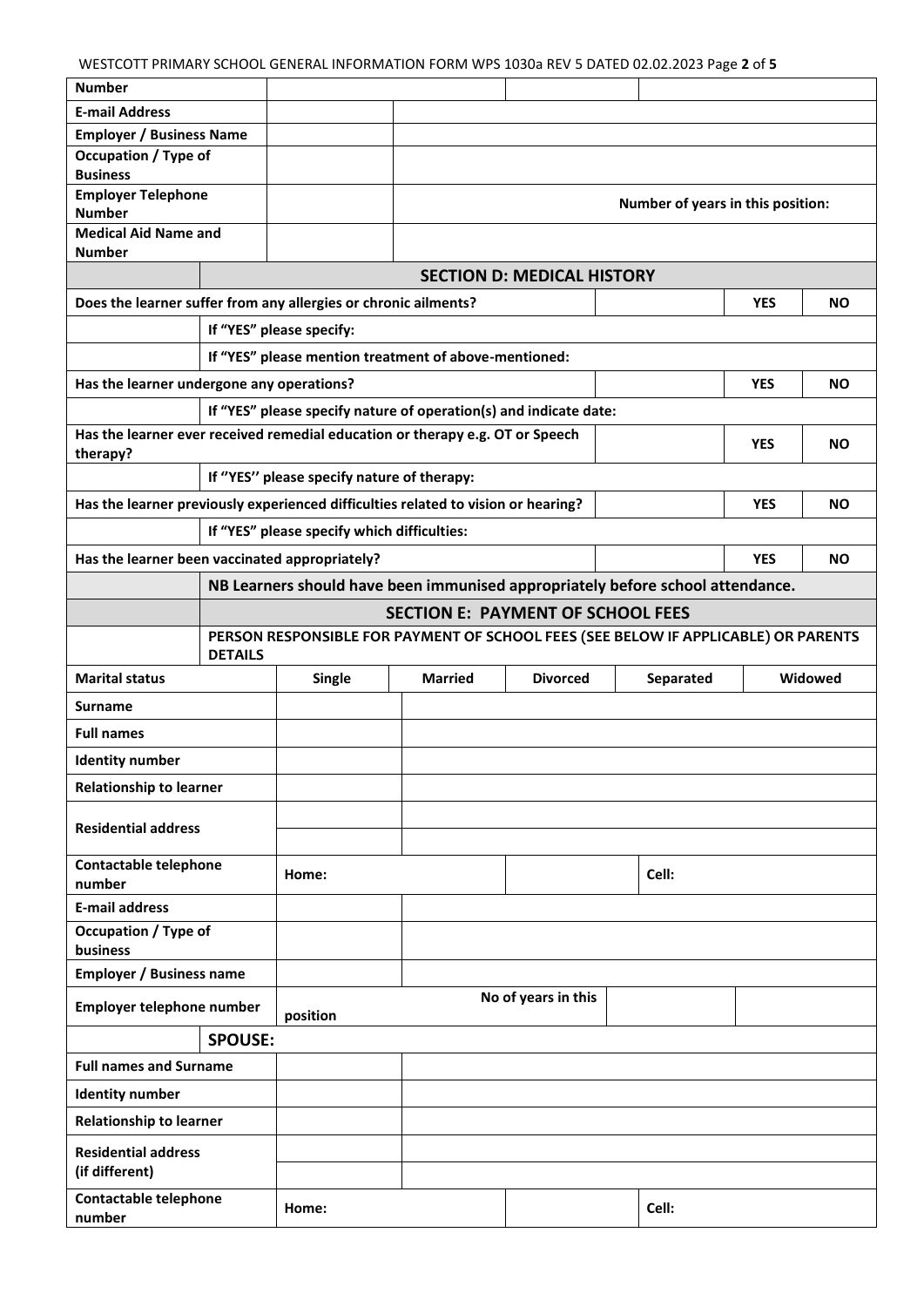WESTCOTT PRIMARY SCHOOL GENERAL INFORMATION FORM WPS 1030a REV 5 DATED 02.02.2023 Page **3** of **5**

| <b>E-mail address</b>            |  |                          |                                                             |  |  |  |
|----------------------------------|--|--------------------------|-------------------------------------------------------------|--|--|--|
| Occupation / Type of<br>business |  |                          |                                                             |  |  |  |
| <b>Employer / Business name</b>  |  |                          |                                                             |  |  |  |
| Employer telephone number        |  | position                 | No of years in this                                         |  |  |  |
|                                  |  |                          | NB: IF THE PERSON RESPONSIBLE FOR SCHOOL FEES IS A SPONSOR, |  |  |  |
|                                  |  | <b>IDENTITY DOCUMENT</b> | OTHER THAN THE PARENTS, PLEASE SUPPLY AN AFFIDAVIT AND      |  |  |  |
|                                  |  |                          |                                                             |  |  |  |

 **HOW DID YOU HEAR ABOUT US …………………………………………….** 

### **CONDITIONS OF PAYMENT OF SCHOOL FEES**

| School fees for 2022: GRADE R: R20 112.00 per annum; GRADE 1 - 7: R18 412.00 per annum. The school fees for 2023 will<br>be decided at a Budget Meeting in October 2022.                                                                                                                                                                                                                                                                                                |  |  |  |  |  |
|-------------------------------------------------------------------------------------------------------------------------------------------------------------------------------------------------------------------------------------------------------------------------------------------------------------------------------------------------------------------------------------------------------------------------------------------------------------------------|--|--|--|--|--|
| NB: Please note that admission to Westcott Primary School does not guarantee admission to our After School Centre.                                                                                                                                                                                                                                                                                                                                                      |  |  |  |  |  |
| There is a separate application form on acceptance at Westcott Primary School and additional fees apply.                                                                                                                                                                                                                                                                                                                                                                |  |  |  |  |  |
| School fees are due and payable in advance by the 7 <sup>th</sup> of each month.<br>1.                                                                                                                                                                                                                                                                                                                                                                                  |  |  |  |  |  |
| Parents are required to pay the full year's fees in a single payment by the end of February in that given year. A<br>2.<br>discount of R890.00 will be granted if full payment is received by 28 February 2023.                                                                                                                                                                                                                                                         |  |  |  |  |  |
| Parents who are unable to pay the annual fees in a single payment may apply for permission to pay as follows:<br>3.                                                                                                                                                                                                                                                                                                                                                     |  |  |  |  |  |
| 10 equal monthly payments due by the end of the month. A period of 7 days' grace will be allowed.                                                                                                                                                                                                                                                                                                                                                                       |  |  |  |  |  |
| Should any of the above payment options fall into arrears, the full outstanding amount becomes payable<br>4.<br>immediately. A claim for the full year's fees plus any added costs will be made via the School's attorneys.                                                                                                                                                                                                                                             |  |  |  |  |  |
|                                                                                                                                                                                                                                                                                                                                                                                                                                                                         |  |  |  |  |  |
| School fees are reviewed annually and are subject to alteration by the Governing Body in accordance with the<br>5.                                                                                                                                                                                                                                                                                                                                                      |  |  |  |  |  |
| South African Schools' Act.                                                                                                                                                                                                                                                                                                                                                                                                                                             |  |  |  |  |  |
| The School reserves the right to institute legal action against parents who fail to pay school fees.<br>6.                                                                                                                                                                                                                                                                                                                                                              |  |  |  |  |  |
| Parents are required to give a month's notice in writing before withdrawing learners from the School.<br>7.                                                                                                                                                                                                                                                                                                                                                             |  |  |  |  |  |
| Parents who are unable to pay school fees may apply for exemption of these fees or part thereof. This only<br>8.                                                                                                                                                                                                                                                                                                                                                        |  |  |  |  |  |
| applies to learners from Grade $1 - 7$ (There is no exemption of fees granted in Grade R)                                                                                                                                                                                                                                                                                                                                                                               |  |  |  |  |  |
| ANNUAL BUILDING FUND DONATION The parents of Westcott Primary School present at the budget meeting<br>passed a resolution as below:<br>A minimum donation of R300.00 per child to be invoiced separately on your school fee account.<br>$\bullet$<br>This equates to R30.00 per month over 10 (ten) months.<br>$\bullet$<br>At the end of the year you will be issued with a section 18A tax receipt - in order to claim back with your tax<br>$\bullet$<br>submission. |  |  |  |  |  |
| The Building Fund donations for 2023 will go towards the building costs of an enclosed outside waiting area for<br>$\bullet$                                                                                                                                                                                                                                                                                                                                            |  |  |  |  |  |
| the children. The Building Fund donations for 2023 will be decided at the 2022 budget meeting.                                                                                                                                                                                                                                                                                                                                                                          |  |  |  |  |  |
| We thank you for your understanding and co-operation in this regard.                                                                                                                                                                                                                                                                                                                                                                                                    |  |  |  |  |  |
| I / We hereby confirm that I/we have read the above and accept the conditions and are fully aware of my/our legal<br>responsibilities in this regard. I / We acknowledge that legal action could be instituted against me/us for unpaid and /or<br>arrear fees and accept full liability for all costs incurred (legal or otherwise) for the recovery of such fees.                                                                                                     |  |  |  |  |  |
| These terms and conditions are in accordance with the South African Schools Act.                                                                                                                                                                                                                                                                                                                                                                                        |  |  |  |  |  |
|                                                                                                                                                                                                                                                                                                                                                                                                                                                                         |  |  |  |  |  |
|                                                                                                                                                                                                                                                                                                                                                                                                                                                                         |  |  |  |  |  |
| SECTION E: UNDERTAKING, CONSENT AND INDEMNITY                                                                                                                                                                                                                                                                                                                                                                                                                           |  |  |  |  |  |
|                                                                                                                                                                                                                                                                                                                                                                                                                                                                         |  |  |  |  |  |

I hereby accept the uniform dress code and Code of Conduct prescribed by the school and undertake to ensure that the child's attire will at all times be in accordance with school policy. I also undertake to co-operate with the school in a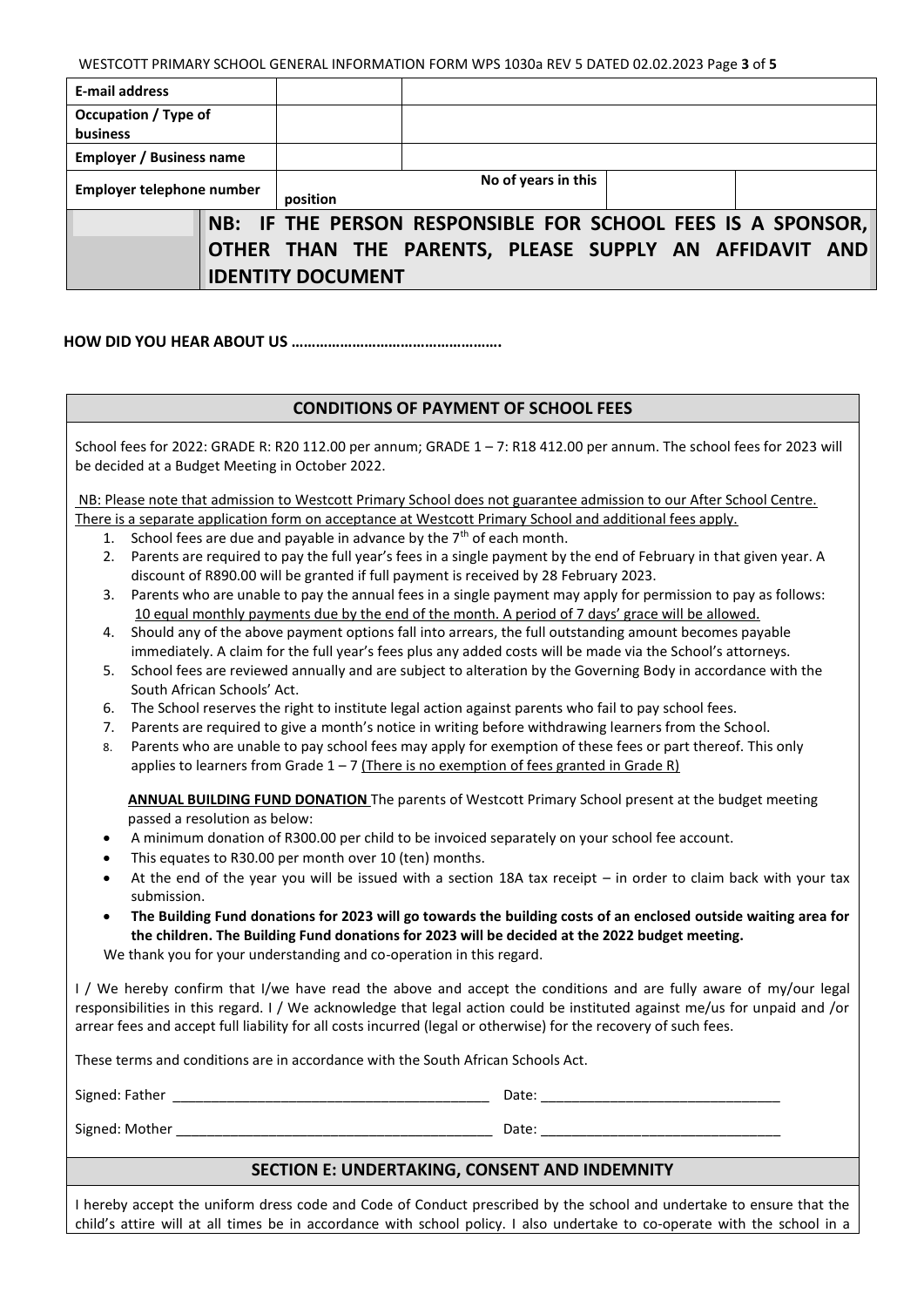WESTCOTT PRIMARY SCHOOL GENERAL INFORMATION FORM WPS 1030a REV 5 DATED 02.02.2023 Page **4** of **5**

| positive spirit and to follow through with any recommendations which may be made by therapists, etc, in the interests of                                                                                                                                                                                                                                                                                                                                                                                                                                                                                                                                                                   |  |              |  |  |  |  |  |
|--------------------------------------------------------------------------------------------------------------------------------------------------------------------------------------------------------------------------------------------------------------------------------------------------------------------------------------------------------------------------------------------------------------------------------------------------------------------------------------------------------------------------------------------------------------------------------------------------------------------------------------------------------------------------------------------|--|--------------|--|--|--|--|--|
| my child.                                                                                                                                                                                                                                                                                                                                                                                                                                                                                                                                                                                                                                                                                  |  |              |  |  |  |  |  |
|                                                                                                                                                                                                                                                                                                                                                                                                                                                                                                                                                                                                                                                                                            |  |              |  |  |  |  |  |
| son/daughter to take part in the extra-mural activities of the School, including sport, outings, educational tours and<br>country excursions.                                                                                                                                                                                                                                                                                                                                                                                                                                                                                                                                              |  |              |  |  |  |  |  |
| I/We fully understand and accept that all tours and excursions will be undertaken at my/our son's/daughter's own risk and<br>undertake on behalf of myself, my/our executors, my wife/husband and my/our child aforesaid to indemnify, hold<br>harmless and absolve the Education Department, the Principal and his/her staff against all claims whatsoever that may<br>arise in connection with any loss or damage to the property or injury to the person of my child aforesaid in the course of<br>any such tour or excursion, in the knowledge that the Principal and his/her staff will, nevertheless, take all reasonable<br>precautions for the safety and welfare of my/our child. |  |              |  |  |  |  |  |
|                                                                                                                                                                                                                                                                                                                                                                                                                                                                                                                                                                                                                                                                                            |  | Date: $\_\_$ |  |  |  |  |  |
|                                                                                                                                                                                                                                                                                                                                                                                                                                                                                                                                                                                                                                                                                            |  | Date:        |  |  |  |  |  |

## **SECTION F**: **CHECKLIST**

**NB: IF THE APPLICATION FORM HAS NOT BEEN SIGNED BY BOTH BIOLOGICAL PARENTS, IT WILL BE DEEMED INCOMPLETE AND WILL NOT BE PROCESSED UNLESS AN AFFIDAVIT (SIGNED BY THE PERSON RESPONSIBLE FOR THE LEARNER) OR PROOF OF GUARDIANSHIP IS SUBMITTED WITH YOUR APPLICATION. PLEASE ATTACH ANY LEGAL/IMPORTANT DOCUMENTATION TO SUPPORT YOUR APPLICATION. √**

- **1. COMPLETED (SECTION A TO E)?**
- **2. HAVE BOTH PARENTS AND GUARDIANS SIGNED THE FORMS?**
- **3. CERTIFIED COPY OF THE LEARNER'S MOST RECENT SCHOOL/CRECHE/NURSERY REPORT.**
- **4. CERTIFIED COPY OF THE LEARNER'S STUDY PERMIT (FOR NON SOUTH AFRICANS).**
- **5. CERTIFIED COPY OF THE UNABRIDGED BIRTH CERTIFICATE. IF NOT AVAILABLE, PLEASE APPLY AT HOME AFFAIRS AND ATTACH A COPY OF THE RECEIPT.**
- **6. CERTIFIED COPY OF BOTH PARENTS' IDENTITY DOCUMENTS.**

**7. CERTIFIED COPY OF THE LEARNER'S ROAD TO HEALTH CHART.**

- **8. CERTIFIED COPIES OF PROOF OF ADDRESS: NOT OLDER THAN 3 MONTHS [NO RETAIL, TELKOM ACCOUNTS OR BANK STATEMENTS/MAIL].** 
	- **MUNICIPAL/UTILITY BILL (IF YOU OWN THE PROPERTY) OR**
	- **RENTAL AGREEMENT (IF YOU ARE THE TENANT) OR**
	- **IF YOU LIVE WITH FAMILY, PLEASE PROVIDE A CERTIFIED COPY OF THEIR MUNICIPAL BILL,**
	- **THEIR I.D. DOCUMENT/S AND AN AFFIDAVIT SIGNED BY THE OWNER OF THE PROPERTY TO DECLARE THAT YOU AND YOUR FAMILY LIVE WITH THEM.**
- **9. PLEASE ATTACH AN I.D. PHOTOGRAPH OF LEARNER TO THE TOP, RIGHT CORNER OF PAGE 1 (FRONT PAGE).**

### **APPLICATIONS FOR 2023 – GRADE R TO GRADE 7**

- **• Our school admissions period opens on 14 MARCH 2022 and closes on 15 APRIL 2022. (As per WCED)**
- **• Grade 2 – 7 applicants will be notified in the fourth term for placement into the next academic year.**
- **• Incomplete forms or forms without all the necessary required documents on the above checklist will NOT be processed.**